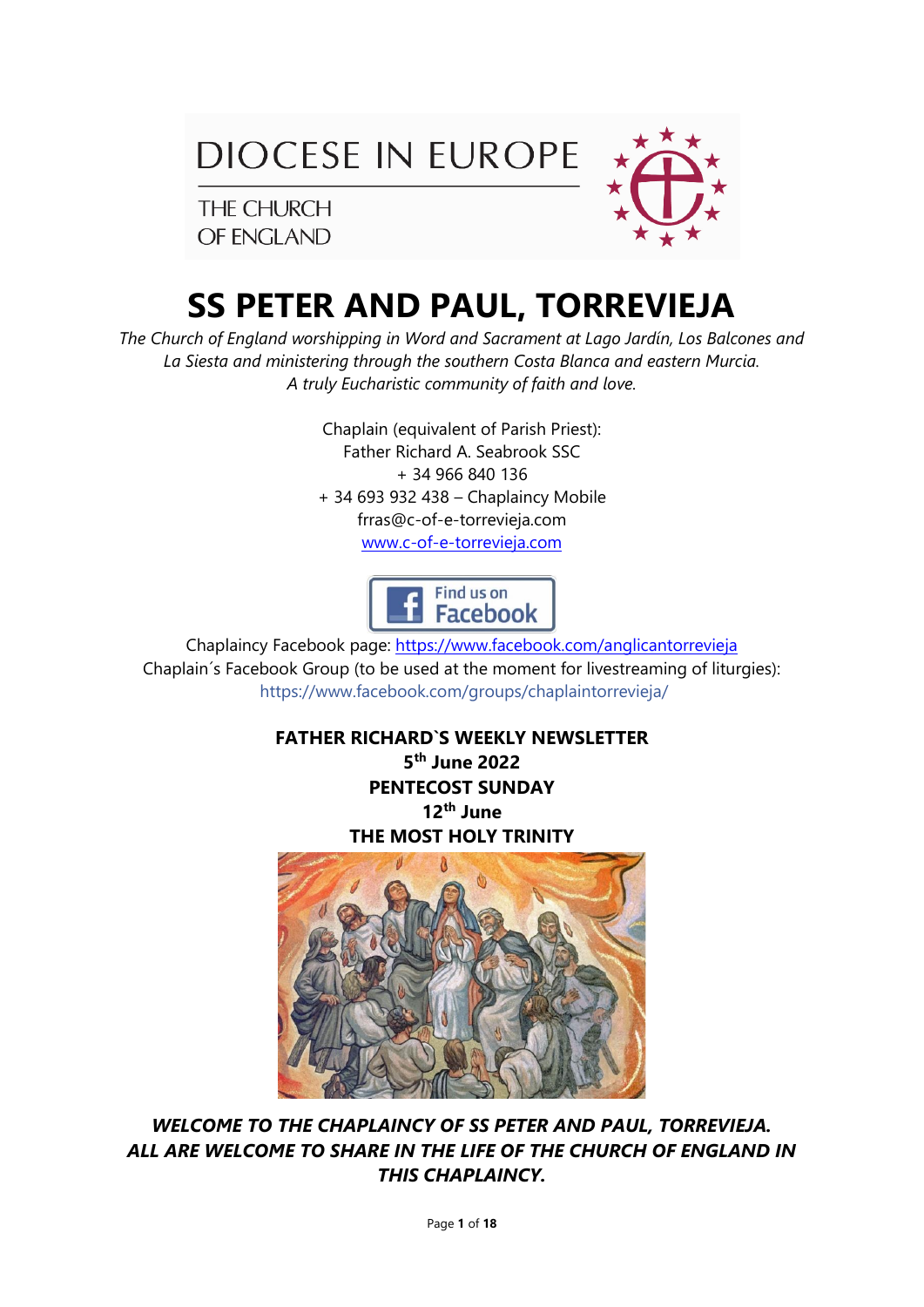#### **Home Communions**

Father Richard will take Holy Communion to people at home according to their circumstances. This is a privilege and enables for prayer in the home at difficult times and for the communicant to receive Holy Communion at home. Please never hesitate to contact me if you would like Holy Communion at home if you are unable to come to church because of sickness or being housebound. Obviously Covid circumstances are taken into consideration.

Here are some guidelines to assist you:

- 1. If you can, please arrange a surface with a white cloth upon which I can place the Blessed Sacrament. If this is difficult please do not worry too much but it is appreciated.
- 2. The Priest will not enter into general conversation until after the celebration which lasts about ten minutes. Then he would appreciate a cup of tea and chat with you but if your circumstances don´t allow, please do not worry.
- 3. Please consider giving a donation to the Church for the Priest´s ministry. He will have had to drive to you and it also enables you to give your weekly collection to support the priestly ministry in the parish / chaplaincy. This means there can be a Priest available for you and for others with a priestly presence in the parish / chaplaincy. It is a long-established custom – if you can – to make an offering to the Church in thankfulness for the ministry of the Church.
- 4. You don´t have to tidy up before the priest arrives! Just prepare spiritually for an encounter with Christ in the Eucharist by being prayerful before his arrival.

#### **Father Richard writes:**

Dear friends

Thank you to Liz for organising the joyful Bingo Night which raised 114 euros for the Chaplaincy.

On June 17<sup>th</sup> we welcome Choir Lyrical back to La Siesta. The details of the concert can be found later in this sheet. *Please support if you can and please sell tickets to others. We need to*  fill the church as this is an important fund-raising event for the Chaplaincy. It also gives us an opportunity to connect with people from the wider community so please do your best to promote the concert. Tickets are available from Sue Maude.

Our Patronal Festival is on June 29<sup>th</sup> and there is a note about that in this newsletter.

Today is Pentecost Sunday when we celebrate the descent of the Holy Spirit on the Apostles as they were at prayer with the Blessed Virgin Mary. S. Paul reminds of the gifts of the Spirit in his letter to the Galatians: *Love, joy, peace, patience, kindness, goodness, trustfulness, gentleness and self-control…You cannot belong to Christ Jesus unless you crucify all selfindulgent passions and desires.* This Pentecost Sunday let us all examine our lives in the light of the gifts of the Spirit. In our lives where do we need to invite the Holy Spirit to soften us so that we can be fully docile to the Spirit and the gifts of the Spirit.

Your priest and friend, Father Richard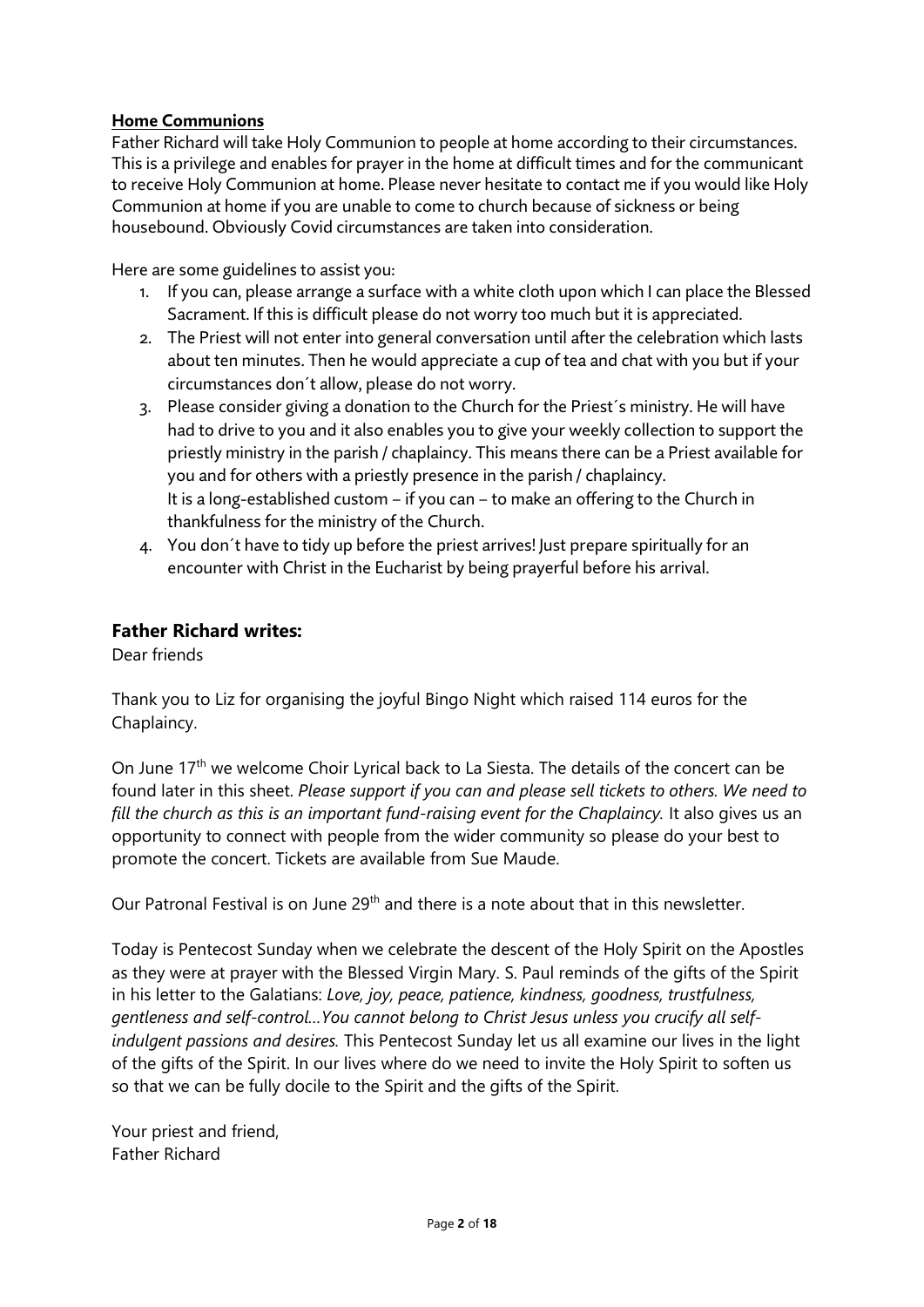**FINANCIAL GIVING TO THE CHAPLAINCY** There are various ways of giving financially to the Chaplaincy for the work of the Church: 1. You can give in the plate each week. 2. You can join our envelope scheme to give a regular amount on a weekly basis - and set aside money for those weeks when you cannot be here. **3. You are encouraged to set up a standing order to the Chaplaincy – this helps us budget more effectively.** If you are a UK tax payer you can gift aid your giving. If you are a Spanish tax payer you can have a tax offset by notifying your accountant when arranging your yearly tax along with the Spanish bank account number who will then arrange a claim and the money will be donated back to the Chaplaincy. One off donations would be gratefully received to assist us at this difficult time. Thank you for your help. For more information contact Father Richard, the Churchwardens, or your Congregational Warden. The Chaplaincy relies on generous and sacrificial giving in response to a generous God who sacrificed his Son for us all on the cross.

**Spanish Bank details.** Banco Sabadell. IBAN number ES65 0081 2061 7900 0106 0414 BSAB ESBB / Capellania Anglicana de Torrevieja

**UK Bank details.** Barclays Bank PLC Account name: Diocese in Europe Fund

Account number: 40317039 Sort code: 20-06-13. Address : Tufton Street,London Please state TORREVIEJA as the reference so the money is correctly applied. The IBAN number is: GB16 BUKB 2006 1340 31 70 39.

God bless you all for your support. Peter and Jennifer (Churchwardens)



#### Sue´s Homemade Lemon Curd and Jill´s Homemade Marmalade

Sue Brassington is now selling homemade lemon curd after each service. Please see her if you would like to buy / order some. Thank you, Sue! Jill Dorsett is receiving orders for homemade marmalade. Thank you, Jill!

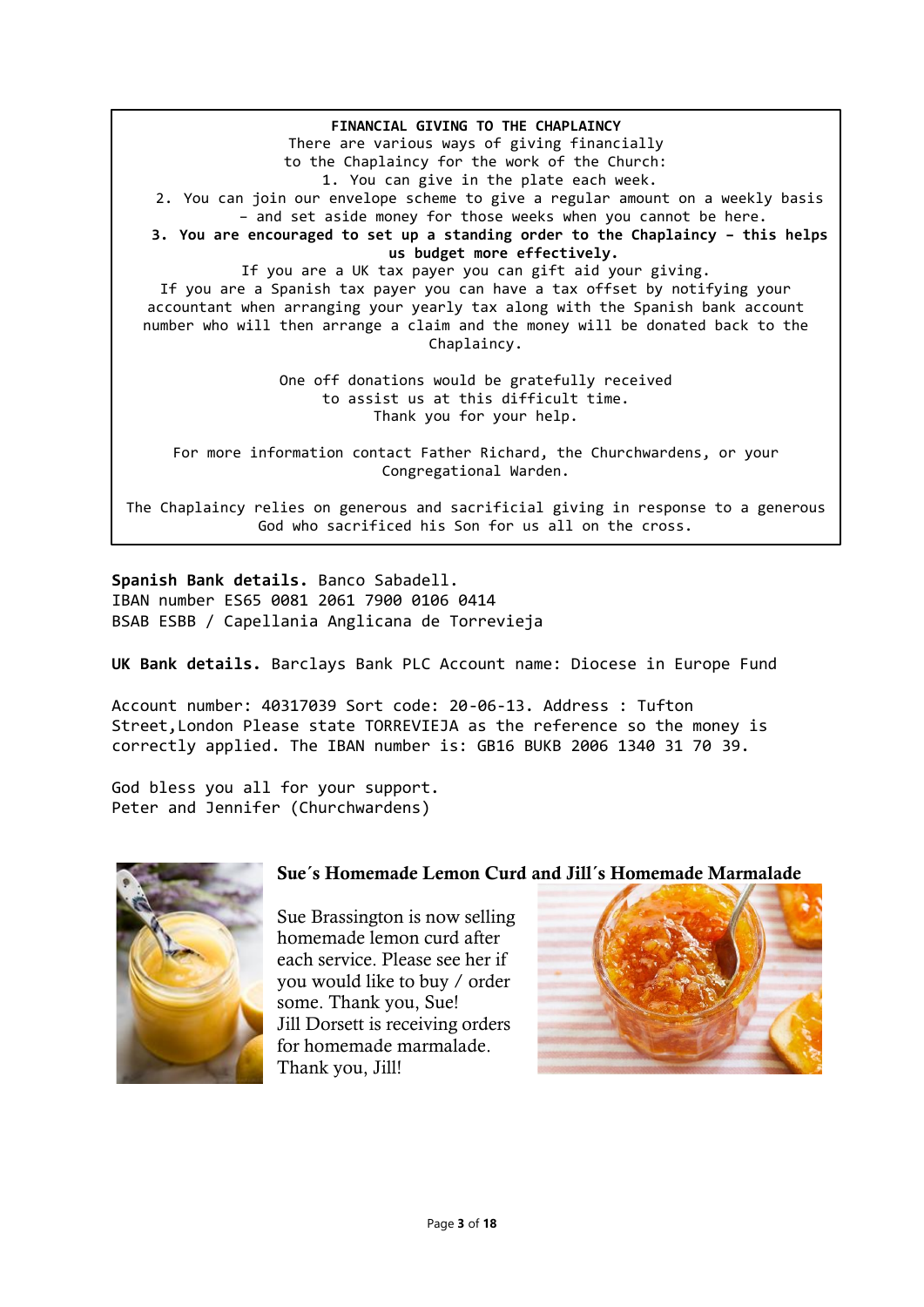#### **DATES AHEAD:**

FRIDAY 17TH JUNE at 7.30 p.m. LA SIESTA CHURCH A MUSICAL EVENING WITH LYRICAL

A Costa Blanca favourite, Choir Lyrical have offered to come and sing at a concert for us once again. We thank them.

Tickets are **10 euros** and can be obtained from Sue Maude:



[wardenlasiesta@gmail.com](mailto:wardenlasiesta@gmail.com) Please advertise this as widely as you can and sell tickets to family and friends. We need to sell all the tickets to make it a successful evening. This is a fundraiser for the Chaplaincy. Includes refreshments outside at the end.



**Wednesday 29th June Ss Peter and Paul, Apostles** *Our Patronal Festival* **1130 Holy Eucharist at La Siesta to celebrate this important day in the life of our Chaplaincy. Followed by lunch at the** 

**Chinese restaurant. Please give your names to Jennifer Saville if you would like to go. Pay as you go on the day. All welcome.**

## **100 Club May draw**

1st prize: 30€ number 15 - Jill Dorsett 2nd prize: 20€ number 1 - Jill Dorsett 3rd prize: 10€ number 2 - Fr Terence Sampson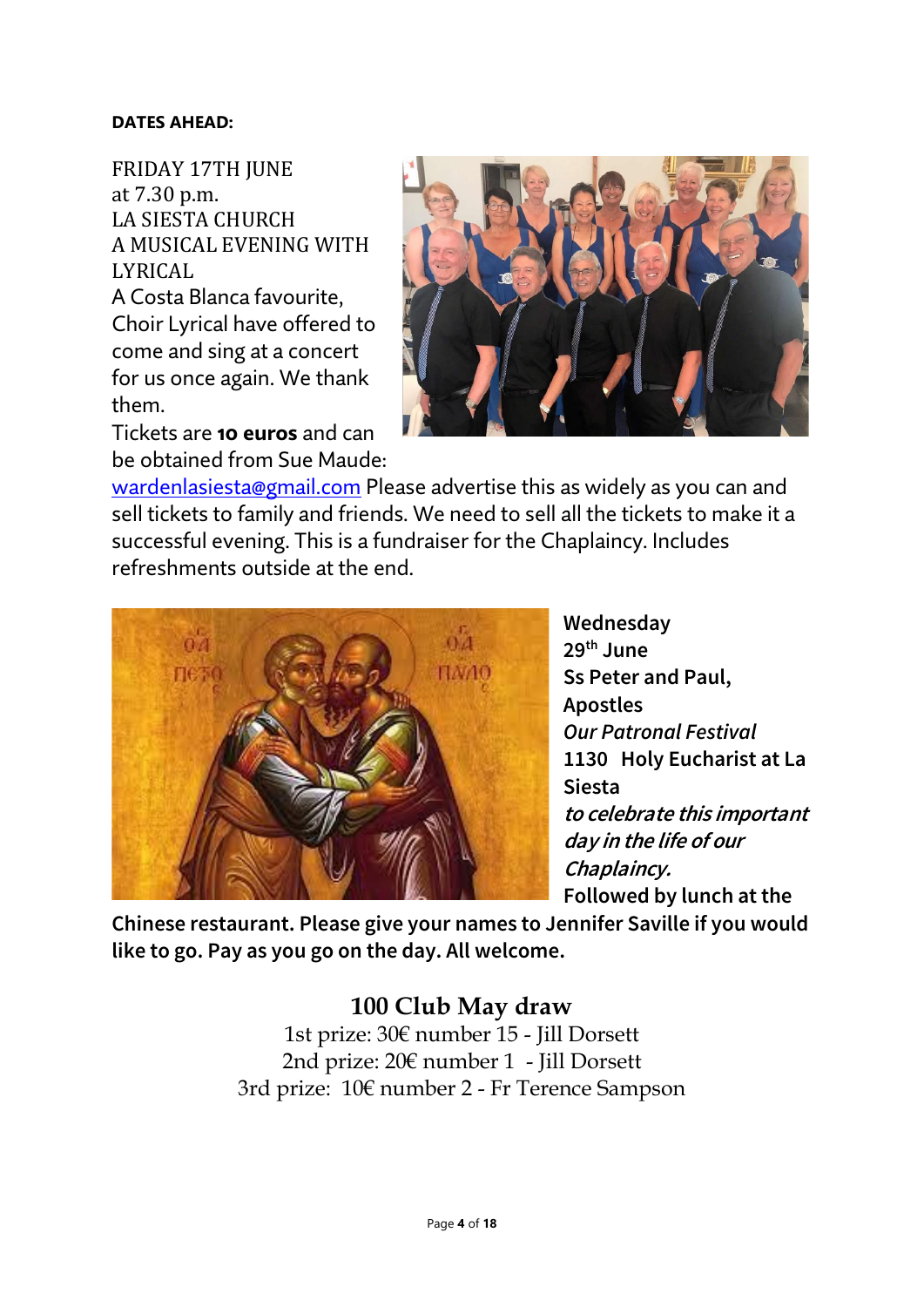# DIOCESE IN EUROPE

THE CHURCH OF ENGLAND



### **Church of England Chaplaincy of SS Peter and Paul, Torrevieja**

We are a Covid 19 secure Chaplaincy. Please bear in mind your own self-care, your level of vulnerability and your age according to the risks involved. If you have COVID-19 symptoms please stay at home.

You no longer have to wear a mask in church (though if you chose to that is perfectly acceptable to protect yourself and protect others).

Hand sanitizer will still be available as you enter the church.

*You are encouraged still to use this to protect yourself and others.*

Holy Communion will still be administered in one kind for the time being

until we see the effects of the new dispensation in Spain regarding infection.

You will be able to line up for Holy Communion instead of coming up individually. Holy Communion will once again be offered with the words "The Body of Christ" to which you say **Amen** *before* consuming the Sacred Host.

Holy Communion (in one kind still for the time being) will continue to be offered in front of the altar as we have been doing since the Pandemic.

Regarding the sharing of the Sign of Peace, we will remain with the status quo for the time being until we see what happens with infection rates.

#### **THE PANDEMIC AND THE MONTHS AHEAD**

- 1. Lago Jardín Church will remain closed until further notice. *In due course the Chaplaincy Council will decide the way forward. However, as the Church is being used to store so much stuff from Los Balcones we will need to wait.*
- 2. There is to be a building project to renovate the church but **Los Balcones church is now closed for the foreseeable future. It will re-open but it is impossible to say when. All services for the Chaplaincy will be held at La Siesta.**
- 3. La Siesta these services will be for the whole Chaplaincy so please make every effort to be there and support the liturgical life of the Chaplaincy.

| Sunday 5 <sup>th</sup> June                | 1130                              |  |  |  |
|--------------------------------------------|-----------------------------------|--|--|--|
| Saturday 11 <sup>th</sup> June             | 1800 - Please note change in time |  |  |  |
| Sunday 19 <sup>th</sup> June               | 1130                              |  |  |  |
| Saturday 25 <sup>th</sup> June             | 1800 - Please note change in time |  |  |  |
| Wednesday 29 <sup>th</sup> June            | 1130 - PATRONAL FESTIVAL          |  |  |  |
| Sunday 3rd July                            | 1130                              |  |  |  |
| Saturday 9 <sup>th</sup> July              | 1700                              |  |  |  |
| Sunday 17 <sup>th</sup> July               | 1130                              |  |  |  |
| Saturday 23rd July                         | 1700                              |  |  |  |
| Saturday 30 <sup>th</sup> July             | 1700                              |  |  |  |
| Please note the changes of time to 1800 on |                                   |  |  |  |

**Saturday 11th June and Saturday 25th June.**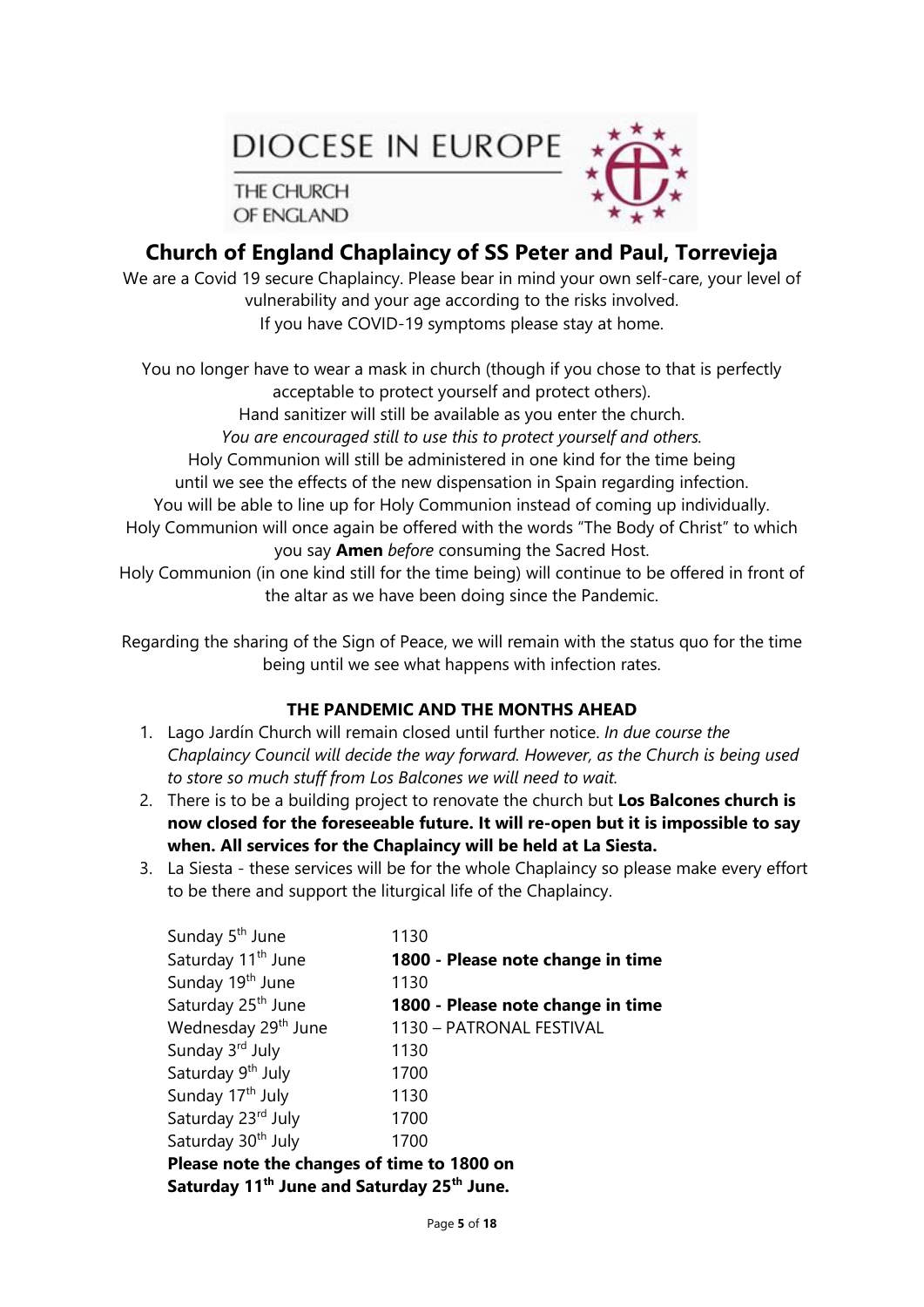The live-streamed liturgies continue:

- 1. Go to [https://www.facebook.com/groups/chaplaintorrevieja](https://www.facebook.com/groups/chaplaintorrevieja/) and ask to join the group.
- 2. You will be asked three questions. Please complete them and agree to the rules of the group.
- 3. When the livestream starts it will appear on your device in the Facebook stream. The stream will start a few minutes before the broadcast so you can get settled in. You can only see this when I start the livestream.

#### **WORSHIP FOR THE WEEK AHEAD:**

| Saturday 4 <sup>th</sup> June | 1700 Evening Prayer                        | Live-streamed                              |
|-------------------------------|--------------------------------------------|--------------------------------------------|
| Sunday 5 <sup>th</sup> June   | 1130 Holy Eucharist<br>1800 Evening Prayer | La Siesta / Live-streamed<br>Live-streamed |

*There is no live-streaming this week because Father Richard is at Diocesan Synod in Cologne.*

| Saturday 11 <sup>th</sup> June | 1530 Thanksgiving for Marriage<br>1800 Holy Eucharist | La Siesta<br>La Siesta / Live- streamed |
|--------------------------------|-------------------------------------------------------|-----------------------------------------|
| Sunday 12 <sup>th</sup> June   | 1100 Holy Eucharist<br>1800 Evening Prayer            | Live-streamed<br>Live-streamed          |

#### **Please note the changes of time to 1800 on Saturday 11th June and Saturday 25th June.**



#### **The Blessed Sacrament Lamp at Lago Jardín**

Because Lago Jardín is not going to be used for the foreseeable future (until social distancing rules change) the Blessed Sacrament has been removed from Lago Jardín to be kept safely at the Chaplaincy House.

If you would like a Mass intention, please contact Father Richard.

#### **Father Richard´s Prayer List for May 2022:**

*Please pray for the sick and those in particular need at this time:* Allan Harris, David, Theo, Patricia Gilbert, Marie Creighton, Jennifer Moody, Faras, Justin Clarke, Peter John, Mo and Bryan Bailey, Bernice, Luke Thompson,

Gwen Simmons, Kathryn Moore, Isaac Jalal, Father Terence, John Mileham, Samantha Shaw, Alex, Gerry Hopkins, Father Helge, Solveig Petterson, Eileen Catlin.

#### **Please pray for the recently departed:**

Steve Louth RIP

*Those killed as a result of the conflict in Ukraine.*

+ Rest eternal grant unto them, O Lord, and let light perpetual shine upon them.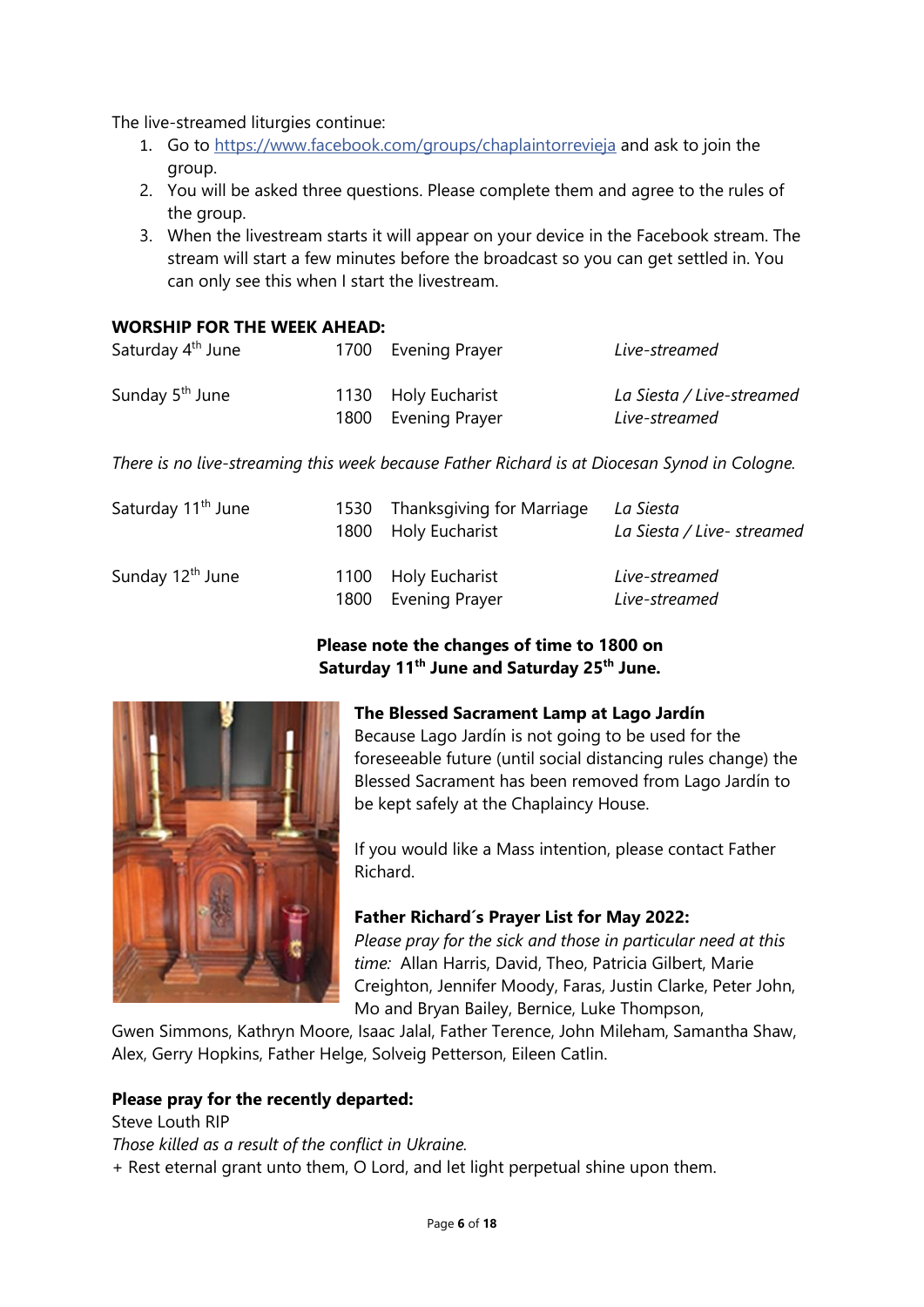#### **Please advise Father Richard if there are any corrections to the above list.**

*If you wish a name to be added to the list of the sick you need to email Father Richard or write to him giving permission for yourself or ensure permission has been granted by someone else for their name to appear on this list. (GDPR regulations).* 

*Please pray for the Anglican Church in Perú, for Bishop Jorge Aguilar, and the Bishops, Priests, Deacons and Laity there.*

#### **Making a Spiritual Communion. Something recommended for us all each day when we cannot participate in the Holy Eucharist.**

Even if we are watching a livestreamed Mass (and the times of our Chaplaincy livestreamed celebrations of the Eucharist are listed in the newsletter) we are invited to pause when the Priest receives Holy Communion and make our own spiritual communion. We can say it silently to ourselves or speak it out loud. In this way we are joined with Our Lord in his suffering and death for the world and we are united to His Most Sacred Heart. In these most worrying of days we know Our Lord is there and we can join ourselves to him just as he joins himself with us. This is a great blessing, comfort and strength.

Choose one of these prayers: *My Jesus, I believe that You are present in the Most Holy Sacrament. I love You above all things, and I desire to receive You into my soul. Since I cannot at this moment receive You sacramentally, come at least spiritually into my heart. As though you have already come, I embrace You as if You were already there and unite myself wholly to You. Never permit me to be separated from You. Amen.*

or,

*Lord Jesus Christ, you are the bread of life and the one true vine. I believe that you are truly present in the Most Holy Sacrament of the Eucharist. I seek you. I worship and adore you. Since I cannot receive you in the eucharistic bread and wine, I pray that you will come into my heart and soul, that I may be united to you, by your all-powerful and ever-present Holy Spirit. Let me receive you, and be nourished by you. Become for me the manna in my wilderness, the bread of angels for my very human journey through time, a foretaste of the heavenly banquet, and solace in the hour of my death. I pray all this, trusting that you yourself are our Life, our Peace, and our everlasting Joy. Amen.*

#### **Sunday 5 th June 2022**

#### **Entrance Antiphon**

The Spirit of the Lord has filled the whole world and that which contains all things understands what is said, alleluia.

**Wis 1: 7**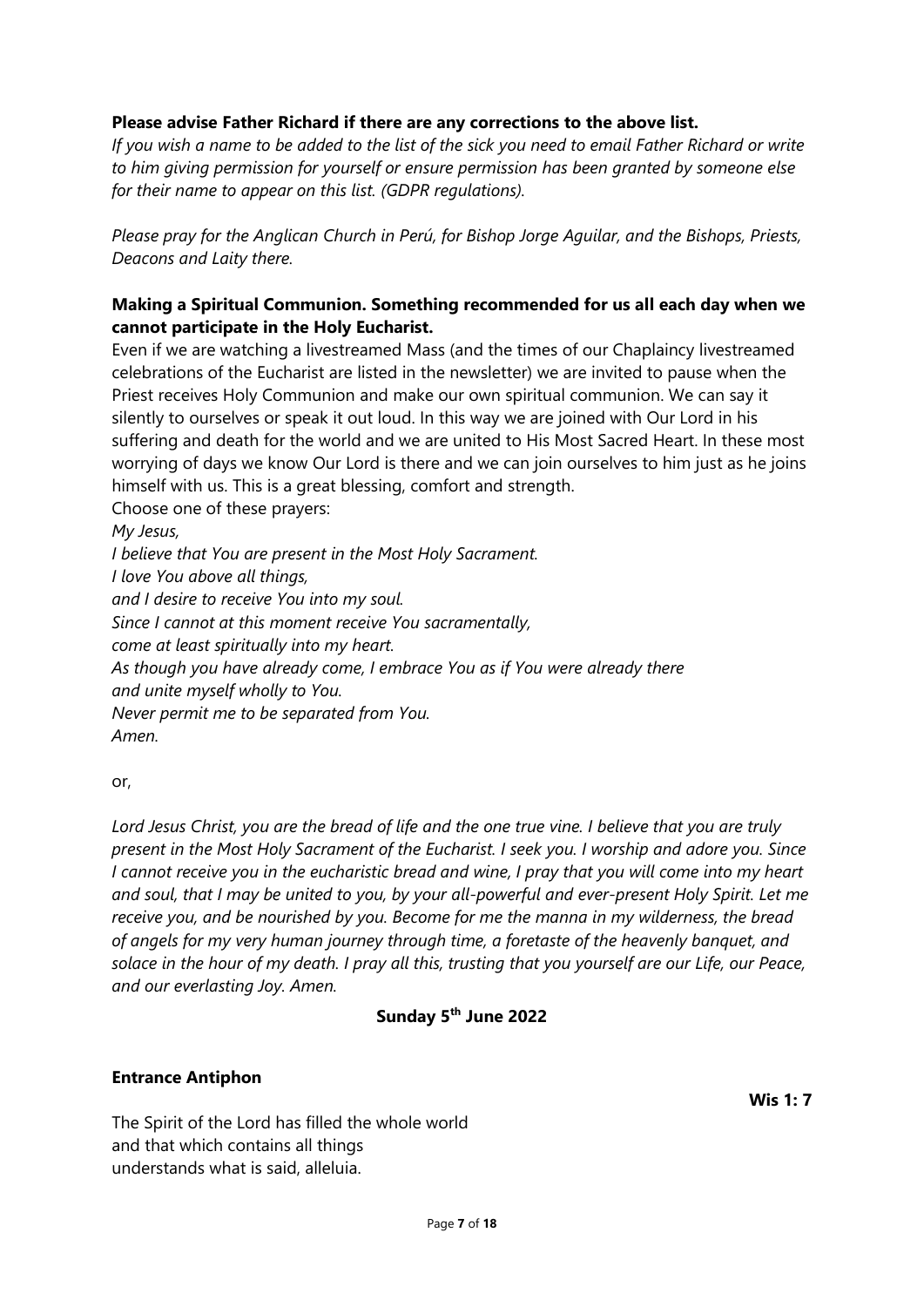The love of God has been poured into our hearts through the Spirit of God dwelling within us, alleluia.

#### **Collect**

O God, who by the mystery of today's great feast sanctify your whole Church in every people and nation, pour out, we pray, the gifts of the Holy Spirit across the face of the earth and, with the divine grace that was at work when the Gospel was first proclaimed, fill now once more the hearts of believers. Through our Lord Jesus Christ, your Son, who lives and reigns with you in the unity of the Holy Spirit, God, for ever and ever.

**First reading**

#### **Acts 2:1-11**

#### **They were all filled with the Holy Spirit and began to speak**

\_\_\_\_\_\_\_\_\_\_\_\_\_\_\_\_\_\_\_\_

 $\overline{\phantom{a}}$  , where  $\overline{\phantom{a}}$ 

When Pentecost day came round, they had all met in one room, when suddenly they heard what sounded like a powerful wind from heaven, the noise of which filled the entire house in which they were sitting; and something appeared to them that seemed like tongues of fire; these separated and came to rest on the head of each of them. They were all filled with the Holy Spirit, and began to speak foreign languages as the Spirit gave them the gift of speech.

Now there were devout men living in Jerusalem from every nation under heaven, and at this sound they all assembled, each one bewildered to hear these men speaking his own language. They were amazed and astonished. 'Surely' they said 'all these men speaking are Galileans? How does it happen that each of us hears them in his own native language? Parthians, Medes and Elamites; people from Mesopotamia, Judaea and Cappadocia, Pontus and Asia, Phrygia and Pamphylia, Egypt and the parts of Libya round Cyrene; as well as visitors from Rome – Jews and proselytes alike – Cretans and Arabs; we hear them preaching in our own language about the marvels of God.'

 $\overline{\phantom{a}}$  , where  $\overline{\phantom{a}}$ 

#### **Responsorial Psalm**

**Psalm 103(104):1,24,29-31,34**

*Send forth your spirit, O Lord, and renew the face of the earth.* **or** *Alleluia!* Bless the Lord, my soul! Lord God, how great you are,

#### **Or:**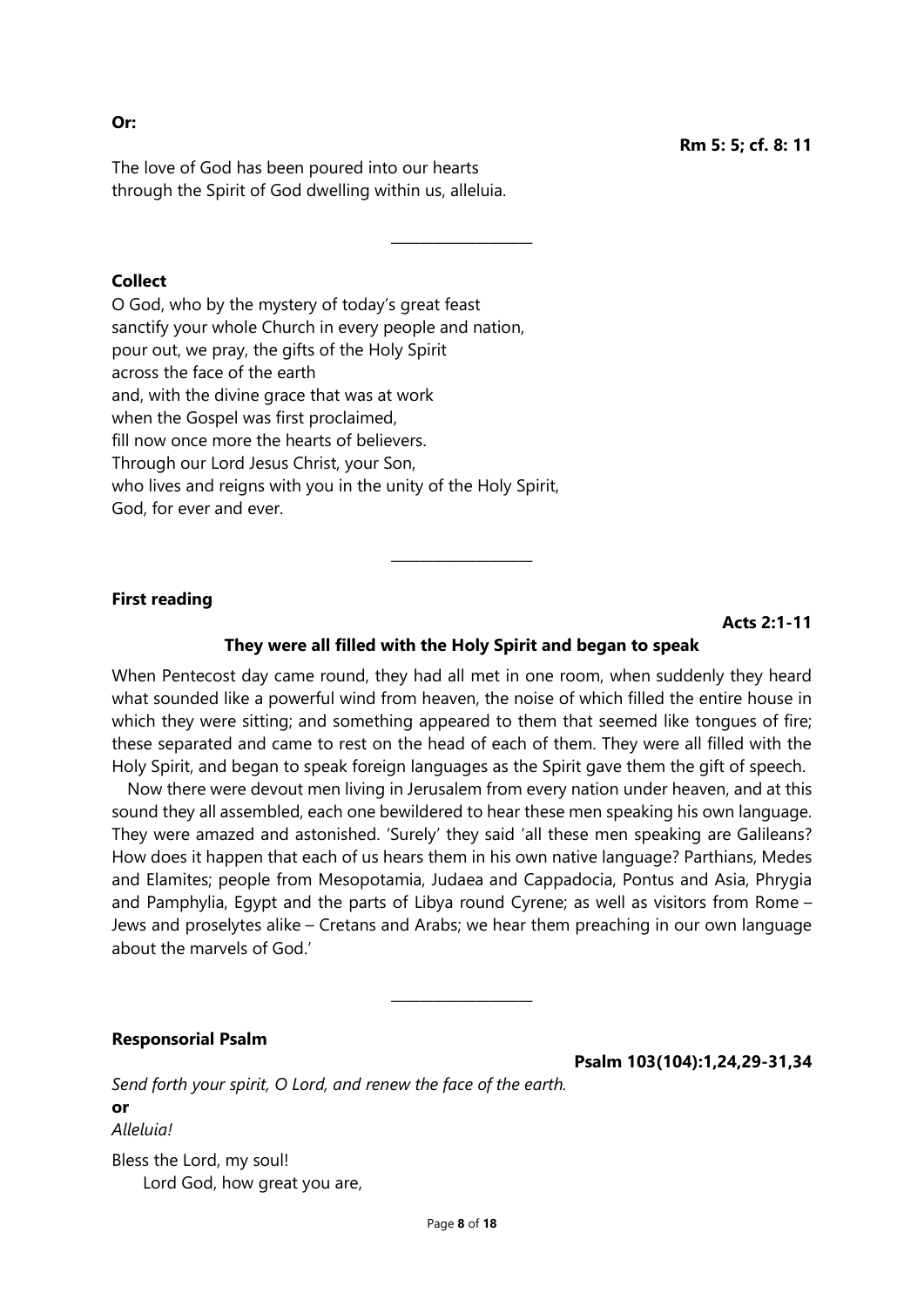How many are your works, O Lord! The earth is full of your riches.

*Send forth your spirit, O Lord, and renew the face of the earth.* **or** *Alleluia!* You take back your spirit, they die, returning to the dust from which they came. You send forth your spirit, they are created; and you renew the face of the earth. *Send forth your spirit, O Lord, and renew the face of the earth.* **or**

*Alleluia!*

May the glory of the Lord last for ever!

May the Lord rejoice in his works!

May my thoughts be pleasing to him.

I find my joy in the Lord.

*Send forth your spirit, O Lord, and renew the face of the earth.*

**or**

*Alleluia!*

#### **Second reading**

#### **Romans 8:8-17**

#### **Everyone moved by the Spirit is a son of God**

\_\_\_\_\_\_\_\_\_\_\_\_\_\_\_\_\_\_\_\_

People who are interested only in unspiritual things can never be pleasing to God. Your interests, however, are not in the unspiritual, but in the spiritual, since the Spirit of God has made his home in you. In fact, unless you possessed the Spirit of Christ you would not belong to him. Though your body may be dead it is because of sin, but if Christ is in you then your spirit is life itself because you have been justified; and if the Spirit of him who raised Jesus from the dead is living in you, then he who raised Jesus from the dead will give life to your own mortal bodies through his Spirit living in you.

So then, my brothers, there is no necessity for us to obey our unspiritual selves or to live unspiritual lives. If you do live in that way, you are doomed to die; but if by the Spirit you put an end to the misdeeds of the body you will live.

Everyone moved by the Spirit is a son of God. The spirit you received is not the spirit of slaves bringing fear into your lives again; it is the spirit of sons, and it makes us cry out, 'Abba, Father!' The Spirit himself and our spirit bear united witness that we are children of God. And if we are children we are heirs as well: heirs of God and coheirs with Christ, sharing his sufferings so as to share his glory.

#### **Sequence**

#### **Veni, sancte Spiritus**

Holy Spirit, Lord of Light, From the clear celestial height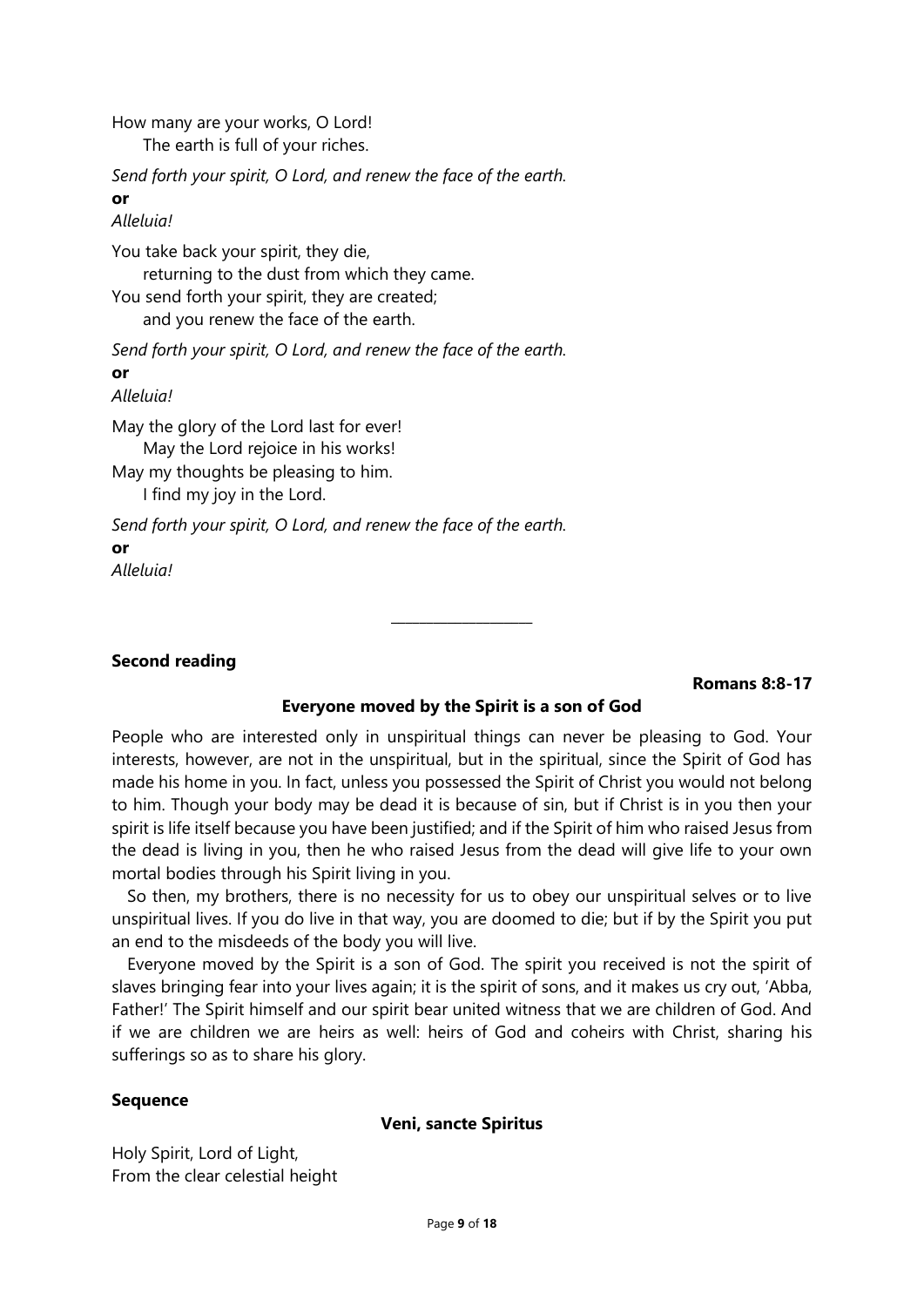Thy pure beaming radiance give.

Come, thou Father of the poor, Come with treasures which endure Come, thou light of all that live!

Thou, of all consolers best, Thou, the soul's delightful guest, Dost refreshing peace bestow

Thou in toil art comfort sweet Pleasant coolness in the heat Solace in the midst of woe.

Light immortal, light divine, Visit thou these hearts of thine, And our inmost being fill:

If thou take thy grace away, Nothing pure in man will stay All his good is turned to ill.

Heal our wounds, our strength renew On our dryness pour thy dew Wash the stains of guilt away:

Bend the stubborn heart and will Melt the frozen, warm the chill Guide the steps that go astray.

Thou, on us who evermore Thee confess and thee adore, With thy sevenfold gifts descend:

Give us comfort when we die Give us life with thee on high Give us joys that never end.

#### **Gospel Acclamation**

Alleluia, alleluia! Come, Holy Spirit, fill the hearts of your faithful and kindle in them the fire of your love. Alleluia!

#### **Gospel**

**John 14:15-16,23-26**

**The Holy Spirit will teach you everything**

\_\_\_\_\_\_\_\_\_\_\_\_\_\_\_\_\_\_\_\_

 $\overline{\phantom{a}}$  , where  $\overline{\phantom{a}}$ 

Jesus said to his disciples:

'If you love me you will keep my commandments.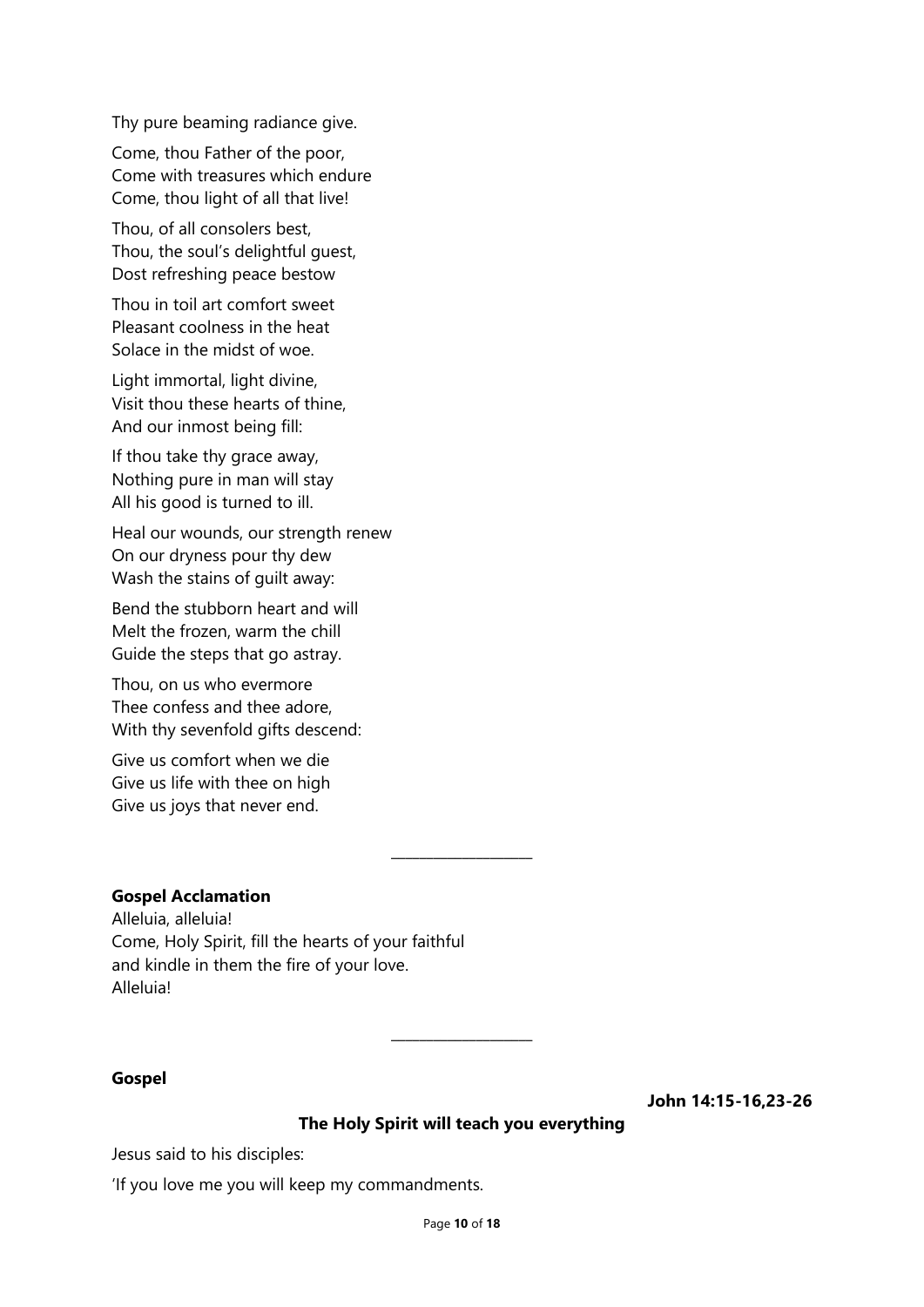I shall ask the Father, and he will give you another Advocate to be with you for ever.

'If anyone loves me he will keep my word, and my Father will love him, and we shall come to him and make our home with him. Those who do not love me do not keep my words. And my word is not my own: it is the word of the one who sent me. I have said these things to you while still with you; but the Advocate, the Holy Spirit, whom the Father will send in my name, will teach you everything and remind you of all I have said to you.

#### **Homily**

The Holy Spirit used to be *the forgotten person of the Trinity*. Perhaps from being a *spirit*, since for many people today, only tangible, material things are the whole of reality. The Father and Son could be imaged as *tangible* because one took flesh and the other was portrayed with a venerable beard, reflecting the vision about "the Ancient of Days" (Dan 7:9). Whatever the reason, even among devout Christians the Holy Spirit is often overlooked. But there are good reasons not to neglect the Spirit. The first is the promise of Jesus. At the Last Supper, he promised to send the Spirit, to be an ever-reliable helper, advocate, counsellor, teacher, a replacement for Christ himself. "Unless I go, the Paraclete will not come to you; but if I go, I will send him to you" (Jn 16:7).

For the earliest Christians, the Spirit sent by Jesus a vital source of energy and missionary spirit. They never forgot his first coming. Beforehand, they were timid and afraid, like children huddling in an attic. When the Spirit came over them in a whooshing of wind, fire and speech, they were transformed, "filled with the Holy Spirit" (Acts 2:4), suddenly, mysteriously, eloquent. Some bystanders were less poetic in their reaction and sneered, "They're drunk" (Acts 2:13). In a sense they were right, for drunk they were, spiritually, intoxicated with the Spirit of Christ's love and eagerness to proclaim his message.

The Spirit was breathing among them, and from now on the prayer "Jesus is Lord" would be their motto. They stayed spiritually drunk in this sense, never to be soberly timid again. For as long as they lived, the Spirit coursed in their bloodstream. Every decision they made was Spirit-guided: the choice of seven deacons; the admitting of Gentiles to the Church; the sending of Paul and Barnabas on their missionary journey. Nor was the influence of the Spirit confined to the apostles. It was felt at the ordinary level too, at the grassroots. They recognised *charisms*, gifts of the Spirit, given for service in the Church, unusual gifts like healing or prophecy, designed to meet the needs of an infant Church, and ordinary gifts too, that helped to build up the community: "love, joy, peace, patience, kindness, goodness, trustfulness, gentleness and self control" (Ga 5:22).

Whenever we exercise our charisms we honour the Spirit. When we are loyal to a demanding partner, or console the bereaved, support the old or encourage the young, we are being led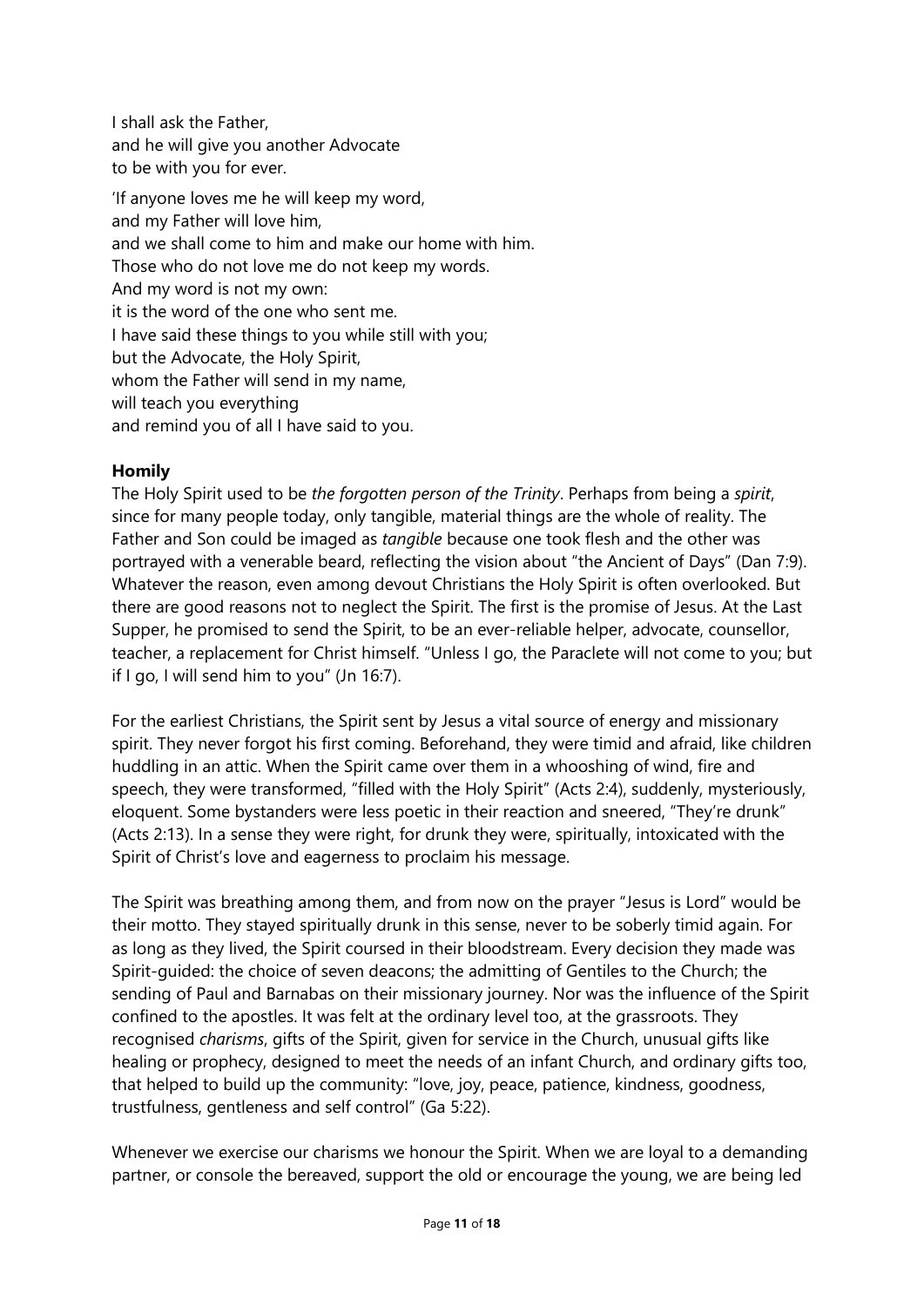by the Spirit. When we resist temptation, we honour the Spirit. When we respond to our better impulses, the Spirit is working in us. The Spirit of God is the rising sap moving all that is best in us. It is through our better instincts that the Spirit works. Our part is to work with him to reach our fullest selves.

#### **Sunday 12 June 2022**

\_\_\_\_\_\_\_\_\_\_\_\_\_\_\_\_\_\_\_\_

#### **Entrance Antiphon**

Blest be God the Father, and the Only Begotten Son of God, and also the Holy Spirit, for he has shown us his merciful love.

#### **Collect**

God our Father, who by sending into the world the Word of truth and the Spirit of sanctification made known to the human race your wondrous mystery, grant us, we pray, that in professing the true faith, we may acknowledge the Trinity of eternal glory and adore your Unity, powerful in majesty. Through our Lord Jesus Christ, your Son, who lives and reigns with you in the unity of the Holy Spirit, God, for ever and ever.

#### **First reading**

**Proverbs 8:22-31**

#### **Before the earth came into being, Wisdom was born**

 $\overline{\phantom{a}}$  , where  $\overline{\phantom{a}}$ 

The Wisdom of God cries aloud:

The Lord created me when his purpose first unfolded, before the oldest of his works. From everlasting I was firmly set, from the beginning, before earth came into being. The deep was not, when I was born, there were no springs to gush with water. Before the mountains were settled, before the hills, I came to birth; before he made the earth, the countryside, or the first grains of the world's dust. When he fixed the heavens firm, I was there, when he drew a ring on the surface of the deep, when he thickened the clouds above, when he fixed fast the springs of the deep, when he assigned the sea its boundaries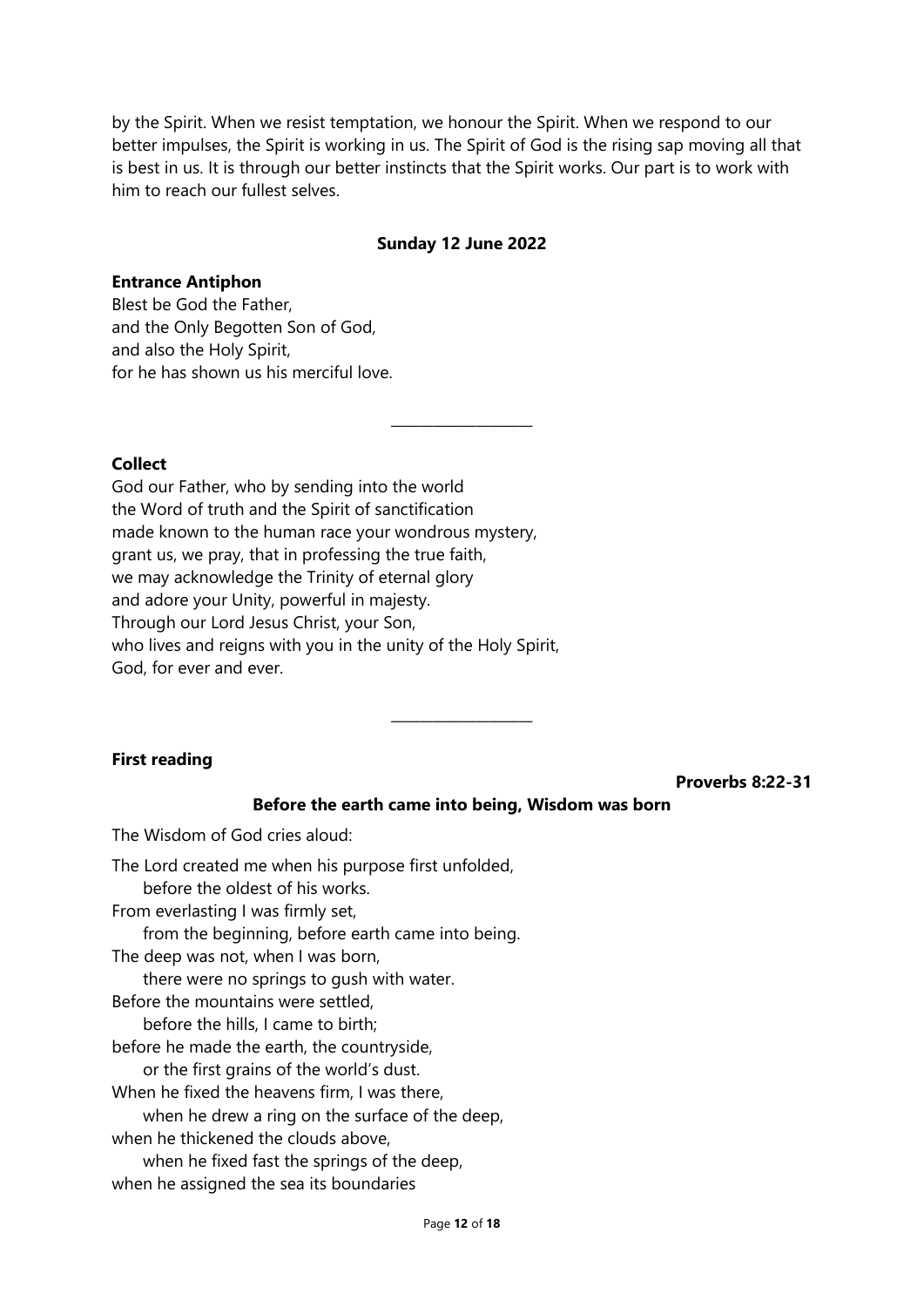– and the waters will not invade the shore – when he laid down the foundations of the earth, I was by his side, a master craftsman, delighting him day after day, ever at play in his presence, at play everywhere in his world, delighting to be with the sons of men.

#### **Responsorial Psalm**

*How great is your name, O Lord our God, through all the earth!*

\_\_\_\_\_\_\_\_\_\_\_\_\_\_\_\_\_\_\_\_

When I see the heavens, the work of your hands, the moon and the stars which you arranged, what is man that you should keep him in mind, mortal man that you care for him? *How great is your name, O Lord our God, through all the earth!*

Yet you have made him little less than a god; with glory and honour you crowned him, gave him power over the works of your hand, put all things under his feet.

*How great is your name, O Lord our God, through all the earth!*

All of them, sheep and cattle, yes, even the savage beasts, birds of the air, and fish that make their way through the waters. *How great is your name, O Lord our God, through all the earth!*

**Second reading**

#### **Romans 5:1-5**

#### **The love of God has been poured into our hearts**

 $\overline{\phantom{a}}$  , where  $\overline{\phantom{a}}$ 

Through our Lord Jesus Christ, by faith we are judged righteous and at peace with God, since it is by faith and through Jesus that we have entered this state of grace in which we can boast about looking forward to God's glory. But that is not all we can boast about; we can boast about our sufferings. These sufferings bring patience, as we know, and patience brings perseverance, and perseverance brings hope, and this hope is not deceptive, because the love of God has been poured into our hearts by the Holy Spirit which has been given us.

 $\overline{\phantom{a}}$  , where  $\overline{\phantom{a}}$ 

**Gospel Acclamation**

**Psalm 8:4-9**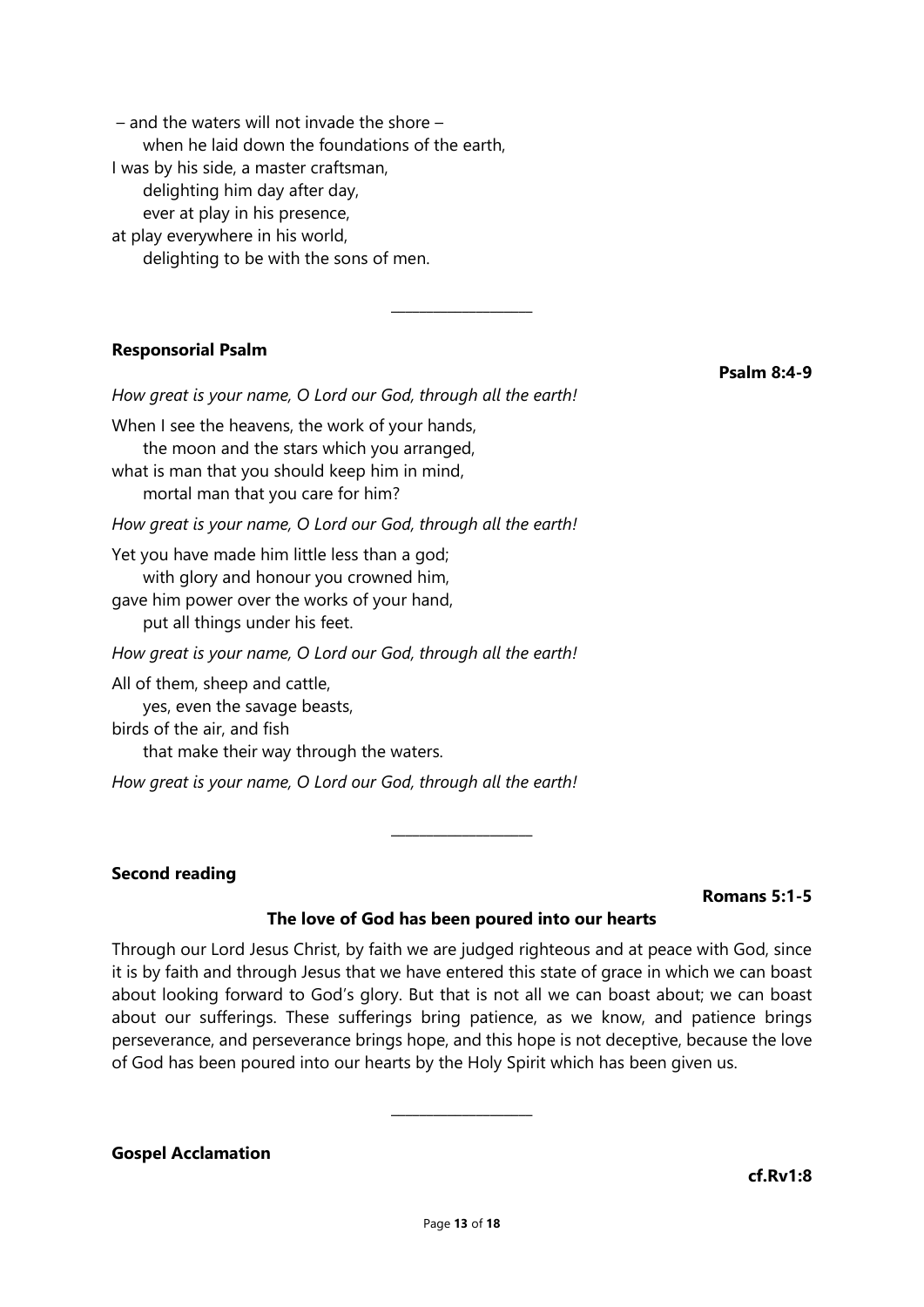Alleluia, alleluia! Glory be to the Father, and to the Son, and to the Holy Spirit; the God who is, who was, and who is to come. Alleluia!

#### **Gospel**

**John 16:12-15**

#### **The Spirit of truth will lead you to the complete truth**

 $\overline{\phantom{a}}$  , where  $\overline{\phantom{a}}$ 

Jesus said to his disciples:

'I still have many things to say to you but they would be too much for you now. But when the Spirit of truth comes he will lead you to the complete truth, since he will not be speaking as from himself but will say only what he has learnt; and he will tell you of the things to come. He will glorify me, since all he tells you will be taken from what is mine. Everything the Father has is mine; that is why I said: *All he tells you will be taken from what is mine.*'

#### **Homily**

Throughout the centuries, theologians have made great efforts to explicate the relationships that bind and distinguish the divine persons in the Trinity. Worthy efforts, no doubt, and born of love and a desire for closeness to God. But our major guide and theologian is Jesus himself. From his intensely personal experience of God, he invites his followers to trust in God as our Father, faithfully imitate himself, as the ultimate Son of God, and let ourselves be guided by the Holy Spirit. Thus he teaches us to open ourselves to God's holy mystery as a Trinity of Persons.

Above all, Jesus invites us to live as daughters and sons of a God who is close, good and tender, one that we can love as a dear Father. What characterizes this Father isn't the power to condemn, but goodness and compassion. Nobody is ever fully alone, for we have a Father who understands us, loves us and forgives us like nobody else. Our heavenly Father has a project of the heart: to create among us a more human and fraternal world, a world of justice and of solidarity. Jesus calls it "God's Reign" and invites us to join this great project, seeking justice and dignity for all, starting with people who are poorest, most defenseless, most in need. He invites us to trust also in him. He is God's Son, the living image of his Father. His words and actions revealed how the Father of all loves us. That's why he invites all to follow him. He teaches us to live in loyal service to the Father's project.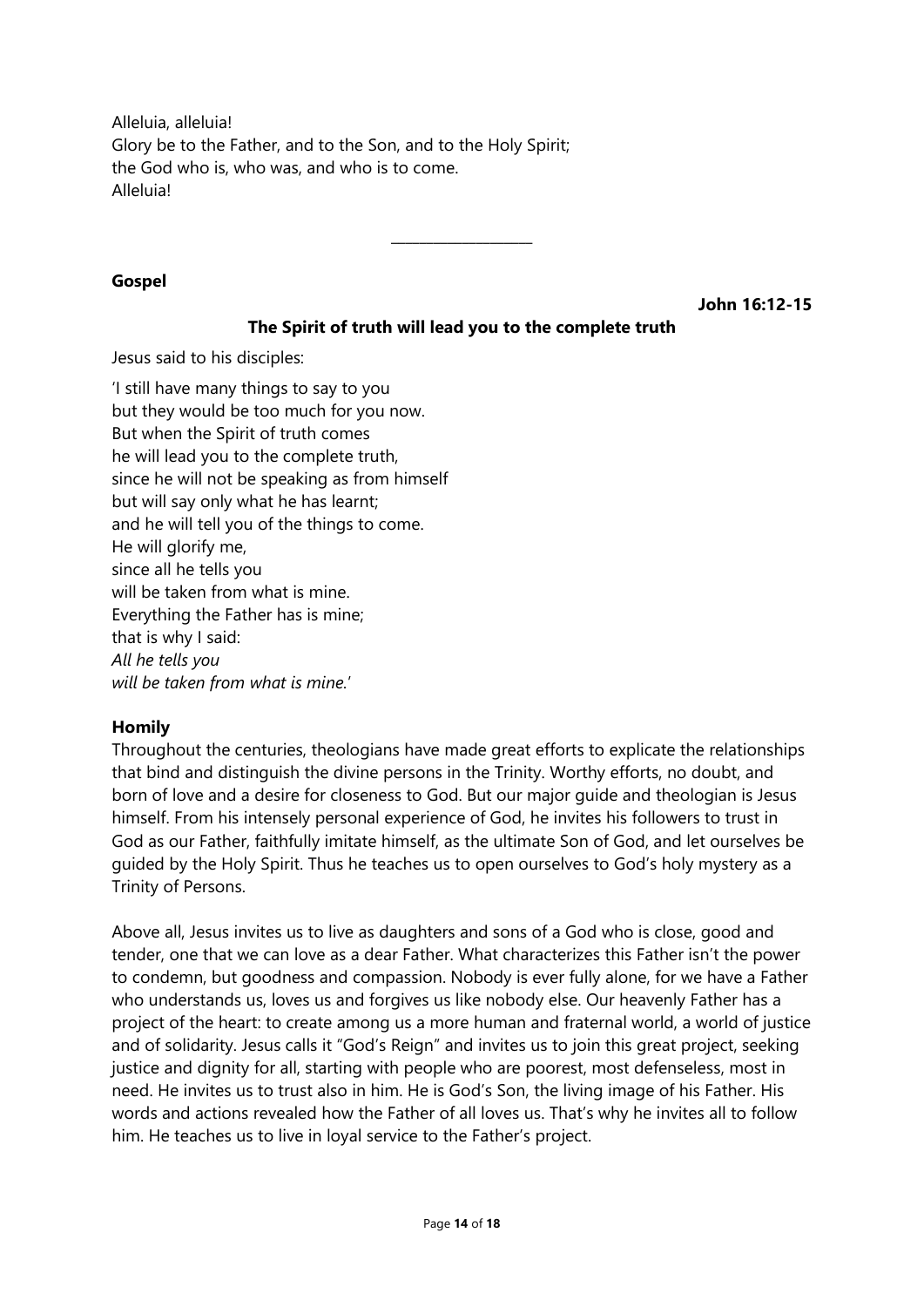Trinity Sunday invites us to welcome the Spirit who breathes out the Father and Jesus the Son: "You will receive the power of the Holy Spirit who will come upon you and thus you will be my witnesses." This Spirit is God's love, the breath that the Father and Jesus the Son share, the power, the impulse and the vital energy that will make us his co-workers in the service of the grand project of the Holy Trinity.

#### **The Nicene ("Niceno-Constantinopolitan") Creed**

I believe in one God, the Father almighty, maker of heaven and earth, of all things visible and invisible. I believe in one Lord Jesus Christ, the Only Begotten Son of God, born of the Father before all ages. God from God, Light from Light, true God from true God, begotten, not made, consubstantial with the Father; through him all things were made. For us men and for our salvation he came down from heaven, *At the words that follow, up to and including 'and became man', all bow.* and by the Holy Spirit was incarnate of the Virgin Mary, and became man. For our sake he was crucified under Pontius Pilate, he suffered death and was buried, and rose again on the third day in accordance with the Scriptures. He ascended into heaven and is seated at the right hand of the Father. He will come again in glory to judge the living and the dead and his kingdom will have no end.

I believe in the Holy Spirit, the Lord, the giver of life, who proceeds from the Father and the Son, who with the Father and the Son is adored and glorified, who has spoken through the prophets.

I believe in one, holy, catholic and apostolic Church. I confess one Baptism for the forgiveness of sins and I look forward to the resurrection of the dead and the life of the world to come. Amen.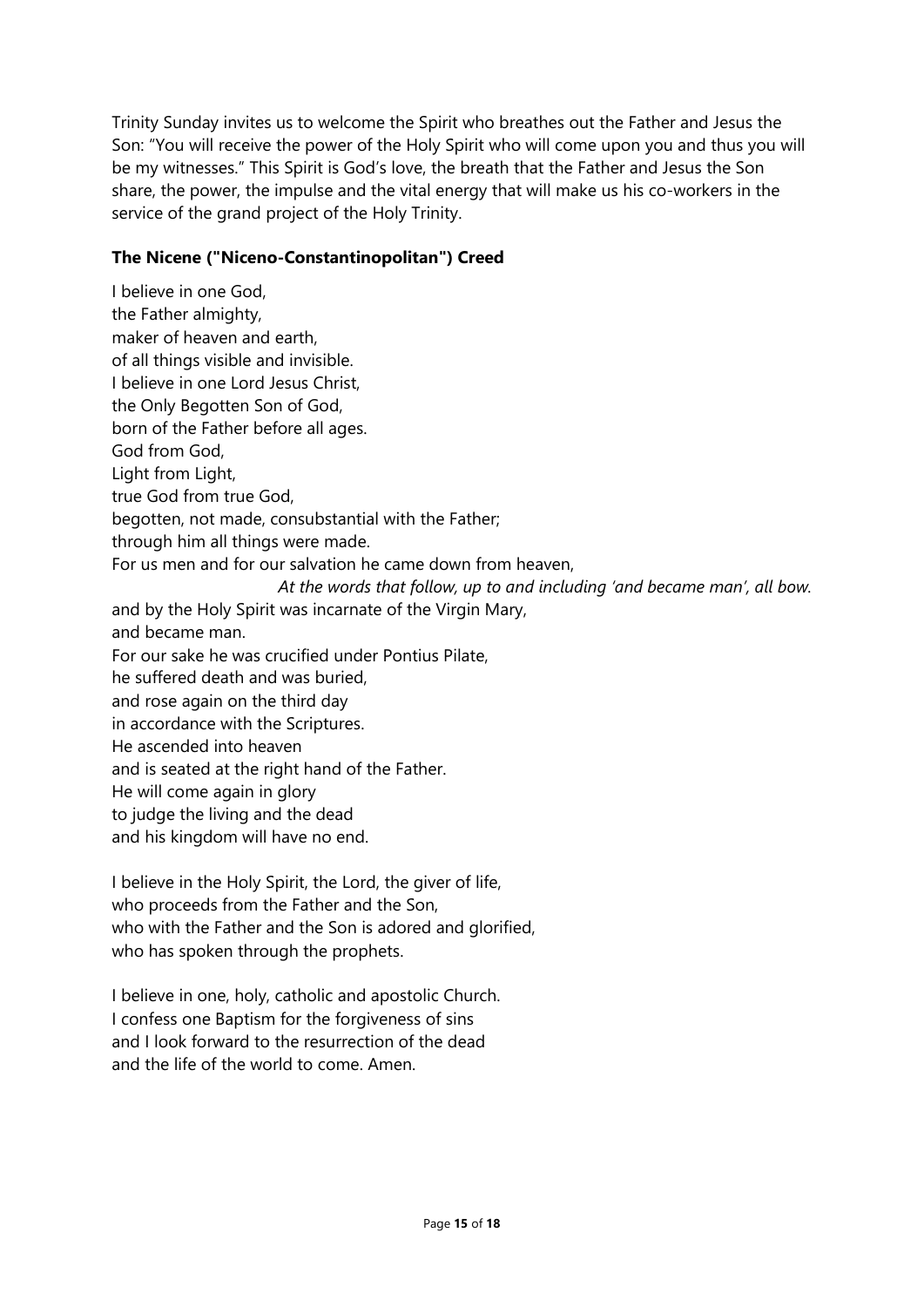#### **The General Intercessions**

*Pentecost Sunday*

Conscious of the Spirit praying within us, let us present our petitions with confidence. That the Spirit may put new life into all the bishops of the Church *(pause for silent prayer)*.

Lord, hear us.

That the Spirit may continue Her Majesty The Queen with the gifts of the Spirit *(pause for silent prayer)*. Lord, hear us.

That the Spirit may help those baptised and confirmed this year to grow in grace *(pause for silent prayer)*. Lord, hear us.

That the Spirit may be close to Christians persecuted for their faith *(pause for silent prayer)*. Lord, hear us.

That the Spirit may bring healing to all who suffer *(pause for silent prayer)*. Lord, hear us. That the Spirit may give fresh enthusiasm to all who minister in this Chaplaincy *(pause for silent prayer)*. Lord, hear us.

That the Spirit may raise to life those who have died *(especially N & N)*, and lead all the faithful departed home to heaven *(pause for silent prayer)*. Lord, hear us.

God our creator, your Spirit brings us to life and sustains us: hear the prayers we are inspired to make, through Christ our Lord. Amen.

*The Most Holy Trinity*

We bring our prayers to our creator, who honours humanity with love and respect. That missionaries may preach God's love with conviction *(we pray quietly in our hearts for this).* Lord, hear us.

That all those baptised in the name of the Trinity may grow in faith *(we pray quietly in our hearts for this).* Lord, hear us.

That the people confirmed this year may be guided by the Holy Spirit *(we pray quietly in our hearts for this).* Lord, hear us.

That Christians suffering for their faith may have courage *(we pray quietly in our hearts for this).* Lord, hear us.

That the sick may be comforted and strengthened *(we pray quietly in our hearts for this).* Lord, hear us.

For all who have died (*especially N and N*)— that the Blessed Trinity, Father, Son and Spirit may welcome them to life without end *(we pray quietly in our hearts for this).* Lord, hear us. Lord our God, creator of all that is, redeemer of the world, sanctifier of your people, listen to our prayers, and give us the grace we need, through Christ our Lord. Amen.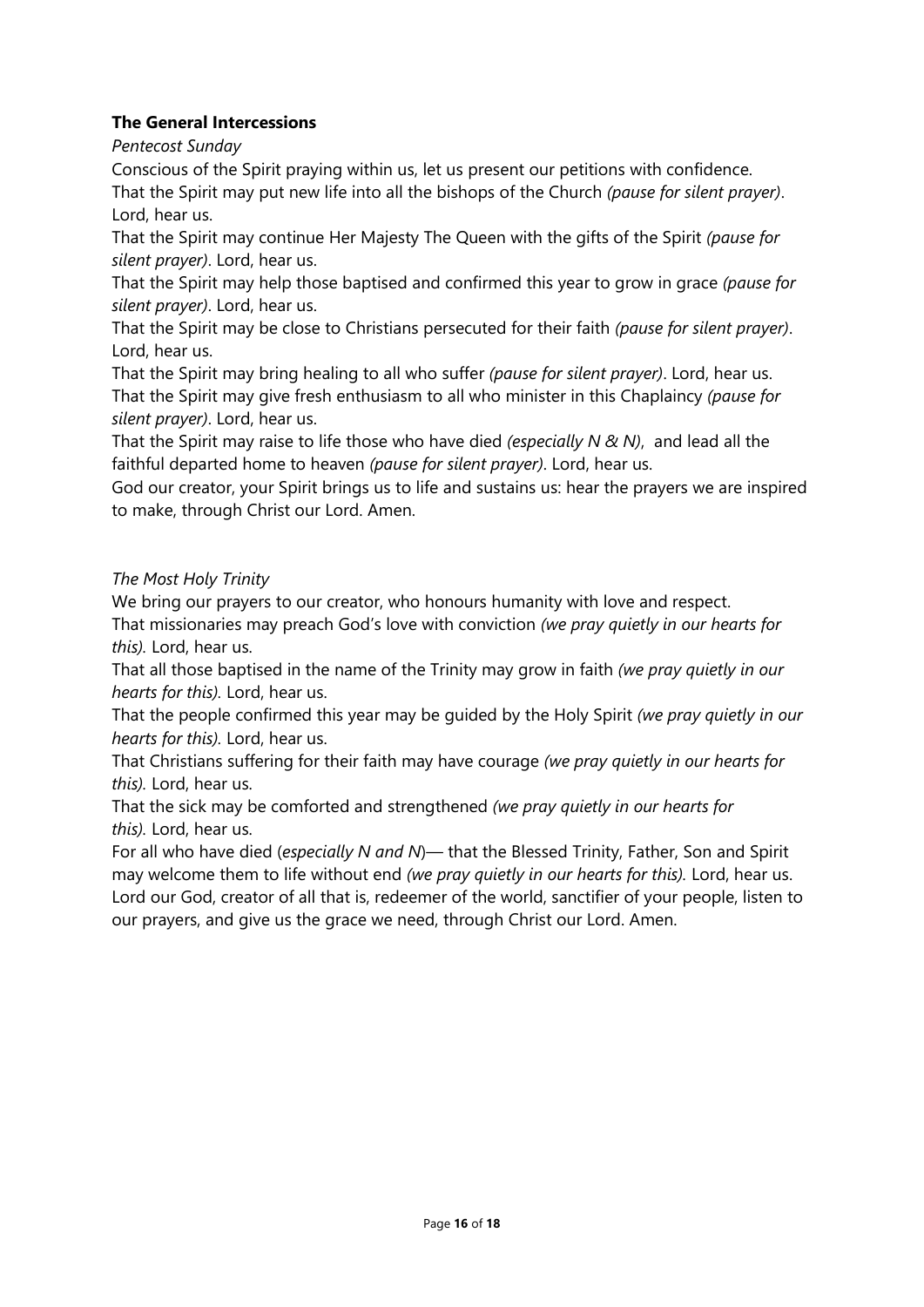# **The Regina Cæli (until and including Pentecost Sunday)**



**Joy to thee, O Queen of Heaven, alleluia! He whom thou wast meet to bear, alleluia! As he promised hath arisen, alleluia! Pour for us to God thy prayer, alleluia!**

Rejoice and be glad, O Virgin Mary, alleluia! **For the Lord is risen indeed, alleluia!**

Let us pray.

O God , who by the resurrection of thy Son our Lord Jesus Christ, didst vouchsafe to give joy to the whole world, grant, we beseech thee, that through his Mother, the Virgin Mary, we may obtain the joys of everlasting life. Through the same Christ our Lord. **Amen.**